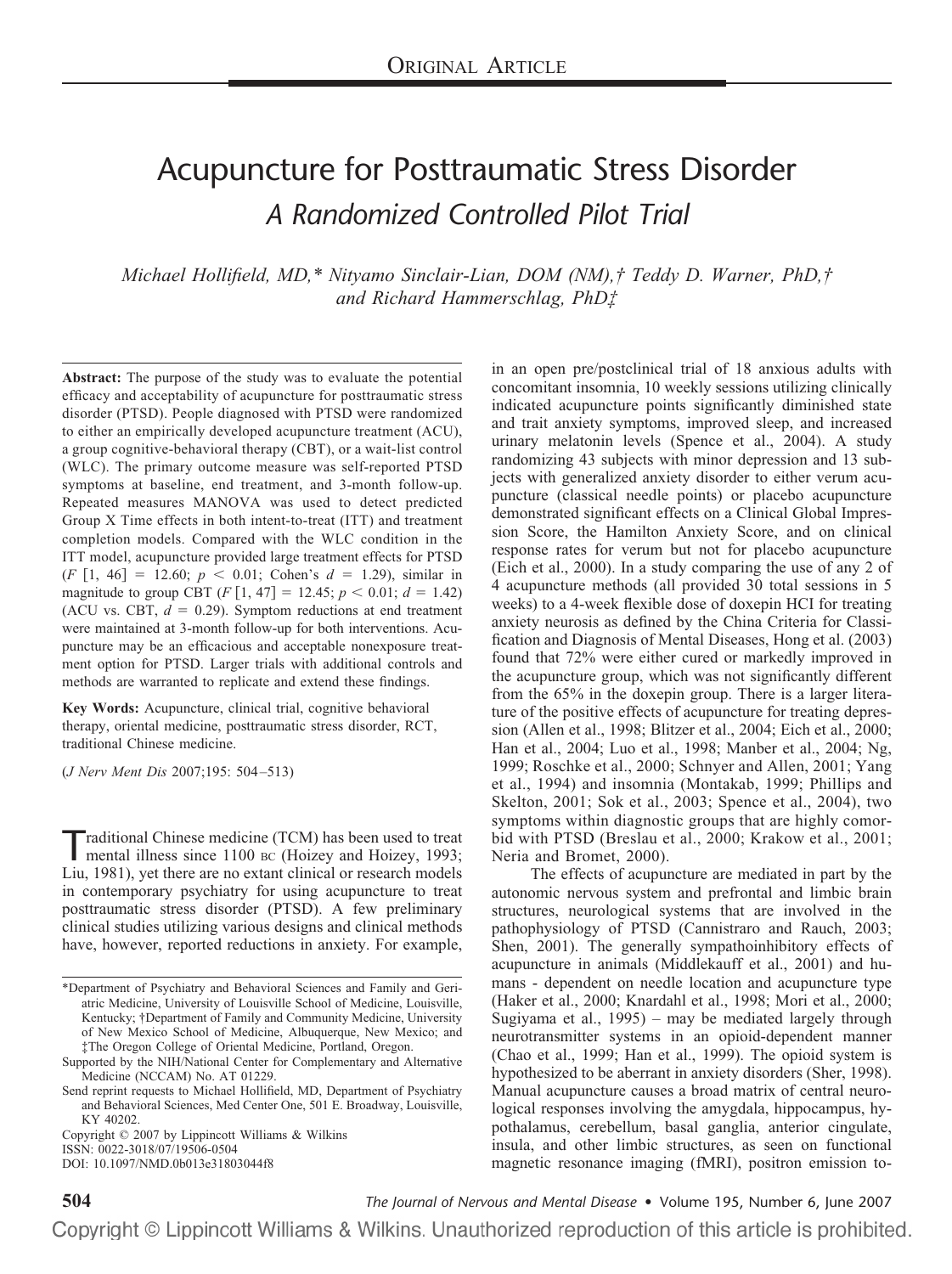mography (PET) and EEG (reviewed in Napadow et al., 2005). In both animals and humans the response in various CNS targets are dependent on the type of acupuncture and the frequency of stimulation in the case of electroacupuncture (Hui et al., 2000; Kong et al., 2002; Napadow et al., 2005).

This literature provides theoretical reasons to believe that acupuncture may be effective for PTSD. We conducted a pilot study which had 2 aims: (1) to develop a TCM-acupuncture diagnostic and treatment protocol for PTSD, and (2) to evaluate the potential efficacy of acupuncture for treating PTSD in a randomized controlled trial (RCT). The development of the acupuncture protocol is briefly described below and is characterized in detail in a separate report (Sinclair-Lian et al., 2006). Our design to evaluate the potential efficacy of acupuncture for PTSD in this pilot RCT included a no-treatment wait-list group to control for the natural history of PTSD in the recruited population and a standard treatment control for testing relative intervention efficacy.

There are a number of effective interventions for PTSD that could serve as an appropriate standard treatment control. These include cognitive behavioral therapy (CBT) (reviewed in Ehlers et al., 2005), eye movement desensitization and reprocessing (reviewed in Bradley et al., 2005), group imagery rehearsal therapy (Krakow et al., 2001), and various pharmacological therapies as monotherapy or combined with CBT (reviewed in Hollifield et al., 2006). Although traumafocused CBT produces large treatment effects (Cohen's *d* 1.0 –1.6) (Ehlers et al., 2005; Foa, 1998; Foa et al., 1999; Resick et al., 2002), it also has limitations, such as nonengagement in treatment and high withdrawal rates (Blanchard et al., 2003; Bryant et al., 2003; Resick et al., 2002; Schnurr et al., 2003; Van Etten and Taylor, 1998), a higher risk of becoming more symptomatic (Tarrier et al., 1999), and the reluctance of many with PTSD to use trauma-focused therapy in clinical practice (Foy et al., 1996; Glynn et al., 1999; Scott and Stradling, 1997). Interventions that minimize exposure to trauma content such as imagery rehearsal therapy (IRT) and stress inoculation training (SIT) are also efficacious for PTSD. A pilot study of IRT in Australian combat veterans and an RCT of group IRT in sexual assault survivors both reported large treatment effects for PTSD symptoms (intentto-treat  $d = 0.80$  and 1.00, respectively) (Forbes et al., 2003; Krakow et al., 2001). Likewise, SIT has shown large treatment effects for symptoms of PTSD (intent-to-treat  $d = 0.85$ ) (Foa et al., 1999).

A recent review reported that group interventions for PTSD are efficacious compared with wait list or other "usual care" options (four studies reported a mean standardized mean difference of  $-0.72$  compared with wait list or usual care; Bisson and Andrew, 2005). The largest study of group CBT did not include a nontreatment control group and showed that trauma focused and nontrauma focused group therapy had similar effects on PTSD (Schnurr et al., 2003). Although collective data currently favor individual traumafocused therapy as more effective, they do not allow definitive conclusions about whether trauma-focused therapy is better than nontrauma focused therapy, or whether individual therapy is better than group therapy for PTSD. In light of these data, an evidence-based group CBT that uses yet minimizes trauma-focus was chosen as the standard treatment control for this pilot trial. Possible limitations of this design and the fact that some standard elements of a definitive trial were appropriately not implemented in this pilot study (e.g., multiple therapists and study sites; use of pre/postclinicianrated interviews; treatment fidelity assessments) are further detailed in the discussion. Our primary hypothesis was that acupuncture would significantly diminish PTSD symptoms with effect sizes larger than a wait-list control and similar in magnitude to that produced by group CBT.

#### **METHODS**

#### **Design**

This prospective pilot RCT compared the efficacy of an experimental acupuncture treatment to a group CBT treatment control and to a wait-list control (WLC). Individual acupuncture sessions were conducted twice a week for one hour, and group CBT was conducted once a week for 2 hours. Both interventions thus consisted of 24 hours of therapy over 12 weeks with at least 15 min/d of home-based therapy. At 3-month follow-up, maintenance of treatment effects was assessed. Wait-list participants were in contact with the study team only at the assessment periods unless an acute symptom required evaluation, and they were provided either a study treatment by the investigators or were given referrals for treatment at the end of their participation. The study was approved by the Institutional Review Board at the University of New Mexico School of Medicine (UNM), and all participants provided written documentation of informed consent. A data and safety monitoring committee reviewed data management and interim analyses every 3 months during active treatment to ensure data fidelity and participant safety. Participants were enrolled between March 2003 and April 2004. Funding agency personnel had no role in the design, collection, analysis, or interpretation of data, or in writing this report.

#### **Participants, Recruitment, and Randomization**

Determination of sample size was predicated on the demonstrated effects of CBT for PTSD, detailed in the introduction. Because we were utilizing group CBT, we predicted a conservative, moderately large effect (i.e., Cohen's  $d = 0.80$ , which is on the low end of effect sizes observed in treatment studies for PTSD. With twenty-five participants per group, power is 0.88 to detect a moderately large treatment effect between active and wait-list conditions at alpha of 0.05. A sample of 90 to be randomized to the 3 study groups was planned; 30 per study group to allow for possible withdrawals.

Recruitment was initiated by posting flyers, distributing brochures to clinicians, and by ads in local media. Advertisements defined PTSD and stated that we were recruiting for a nonmedication treatment study for PTSD. Sources of recruitment were posted flyers (43%), other media (29%), UNM clinics and physicians (14%), professional contacts of the research team (5%), participants' word of mouth (4%), community agencies and therapists (2%), and unknown (3%).

*© 2007 Lippincott Williams & Wilkins* **505**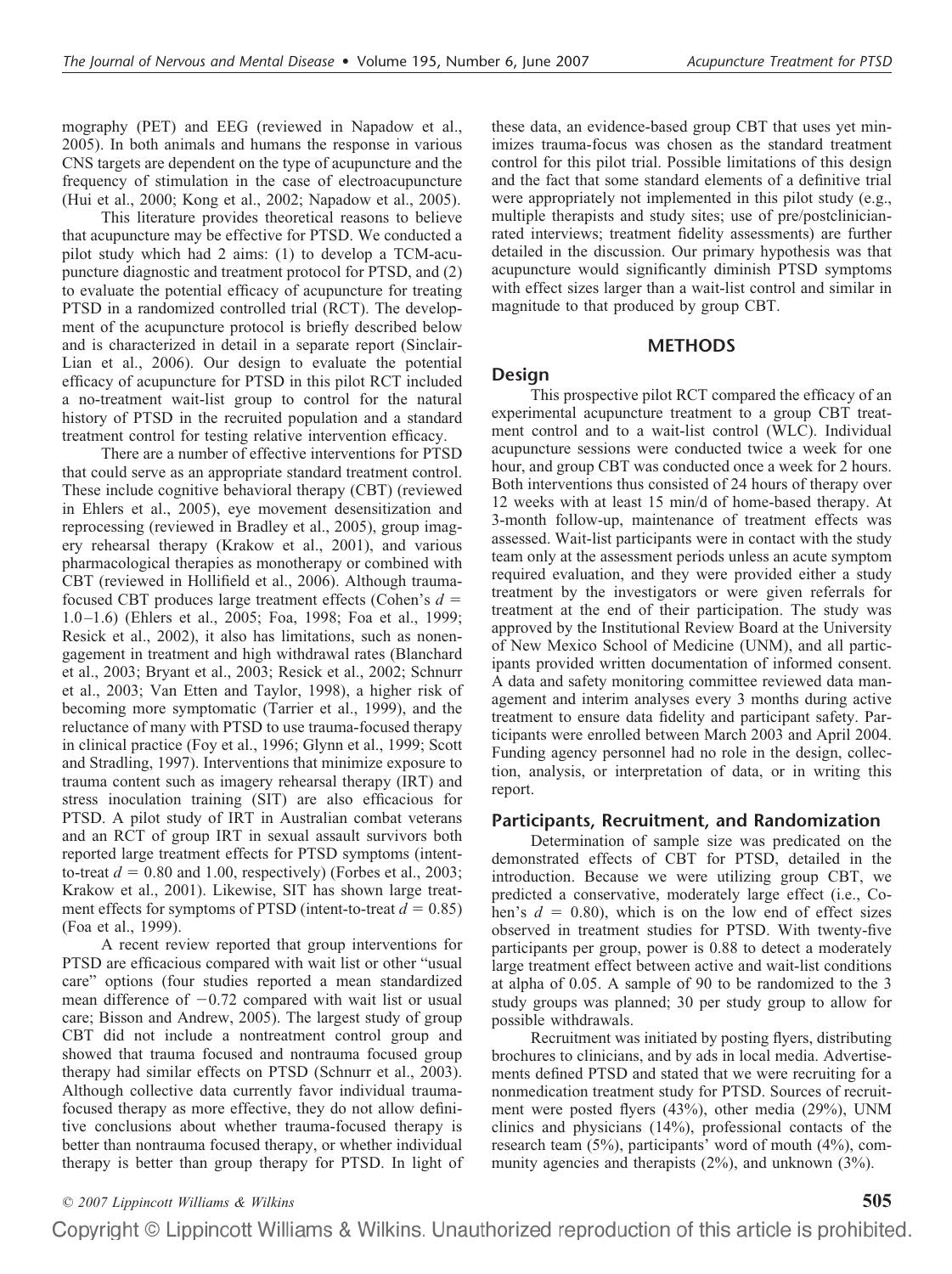A two-stage screening process was used. People with PTSD symptoms and a Posttraumatic Symptom Scale-Self Report (PSS-SR) score of  $\geq 16$  were invited for an interview. Eligibility criteria were: (1) DSM-IV diagnosis of PTSD before randomization made by the study principal investigator (M.H.) using the Structured Clinical Interview for DSM-IV (First et al., 2001), (2) a commitment to accept randomization, (3) no active substance abuse or psychosis, and (4) no current active treatment specifically for PTSD. Participants could be in supportive therapy or taking medication for another psychiatric disorder such as depression if the current treatment was stable for  $\geq$ 3 months and was not anticipated to be changed during the study. Early life trauma, multiple traumatic experiences, or comorbid illness other than psychosis or substance abuse were not exclusions. Traumatic experiences occurred before age 12 in 62% and between age 12 and 17 in 21% of the 84 recruited participants. Thus, 17% of participants experienced trauma only as an adult. Thirty-two (38%) reported experiencing  $\geq$ 3 events and 28 (33%) identified  $\geq$  5 years of ongoing childhood abuse. Those excluded were offered a referral list of treatment sources. All participants were also evaluated by a coinvestigator (N.L.) for TCM diagnosis before randomization to describe TCM diagnoses for PTSD (Sinclair-Lian et al., 2006) and to determine the flexibly prescribed acupuncture points for each participant, further described below in the Interventions section.

Before enrolling participants, 90 study ID numbers were prerandomized to study group (acupuncture, CBT or WLC) by the research coordinator (RC) using a computerized random numbers procedure without restrictions. When a participant was enrolled, the RC opened the assignment program to reveal the participant's group assignment. This allocation procedure was concealed from clinicians. Each enrolled participant was then assigned a treatment ID number by the RC (in sequence of assignation to group), which was used on all documents. The master list linking study ID with treatment ID numbers was kept in a locked file accessible only by the RC, concealed from investigators and clinicians.

### **Interventions**

An important feature of this trial is that it was designed to compare individual acupuncture delivered by one practitioner to group CBT delivered by one other therapist to a wait-list condition. The PI or another physician specializing in PTSD and trained in CBT was on-call at all times for study participants. The study acupuncturist (NL) was also available if a participant receiving acupuncture had questions or concerns.

### **Acupuncture Treatment**

"Acupuncture" is a heterogeneous group of procedures and therapies (Campbell, 1998), and in this study refers to a procedure whereby solid needles were placed into rationally chosen points in subcutaneous tissue or muscle for a given period of time with manipulation. Manual acupuncture (needles without electrical stimulation) was provided by a coinvestigator (NS-L), a licensed Doctor of Oriental Medicine in New Mexico with 4 years postgraduate TCM clinical experience. In TCM clinical practice, regardless of the condition being treated, a practitioner addresses the individual constitution of the patient and plans a series of sessions utilizing unique acupuncture points for each patient. This is similar to a psychiatrist who may diagnose 2 patients with PTSD yet use different interventions for each because of varying clinical characteristics. This practice runs counter to the prevailing scientific methodology involved in designing randomized controlled trials. To satisfy what are considered best practices in TCM as well as scientific methodology, we designed this study to include an intervention with standard acupuncture points for all people diagnosed with PTSD, and with a few flexibly prescribed points that may be added dependent on individual patient characteristics. This design is similar to psychopharmacological studies that allow for a dose range with a minimum dose for all who have the study diagnosis or meet entry criteria. The treatment protocol, discussed in detail in a previous report (Sinclair-Lian et al., 2006), was developed in the first phase of this project by combining information from literature searches, a survey of 20 expert TCM practitioners, and TCM diagnostic information collected from 21 people with PTSD before treatment began.

As shown in Table 1, the standard acupuncture point prescription combined front and back treatments to avoid point fatigue (tolerance due to frequent use). The front treatment used 11 needles, bilateral at acupuncture points LR3, PC6, HT7, ST36, SP6, and 1 at Yintang; the back treatment used 14 needles, bilateral at points GB20, and BL14, 15, 18, 20, 21, and 23. There were 15 other points from which up to 3 flexibly prescribed points could be added to the 25 prescribed needles. Different needling techniques for standard points could also be used to address a participant's specific diagnosis or constitution. Vaccaria seeds, commonly known as "ear seeds," were placed at Shenmen, Sympathetic, Liver, Kidney, and Lung points, and participants were asked to massage the seeds for 15 min/d to help control symptoms. Vaccaria seeds, the size of mustard-seeds, are taped to the ear at specific points for up to a week and are used as a physical adjunct to acupuncture. At the end of treatment, participants were taught how to place the seeds for symptom management.

Individual treatment sessions were conducted for one hour twice per week, and included a standard TCM interview about symptoms (15–20 minutes), pulse and tongue evaluation (2–5 minutes), needle insertion, manipulation, and retention (25– 40 minutes), and ear-seed placement (2 minutes). Viva needles, 34 g, were used for most participants and inserted to a depth of  $\frac{1}{4}$  to  $\frac{1}{2}$  in. Needles were manipulated at the beginning of treatment and just before needle removal to tonify or reduce the points appropriate to the diagnosis. For needle-sensitive participants, Seirin 40 g (red) was used. Lifestyle advice was limited and given only in response to direct questions by participants or if a behavior was seriously affecting symptoms related to diagnosis and constitution.

# **Cognitive Behavioral Therapy**

The 68-page CBT treatment manual integrates 4 modalities that have direct and theoretical evidence of efficacy

#### **506** *© 2007 Lippincott Williams & Wilkins*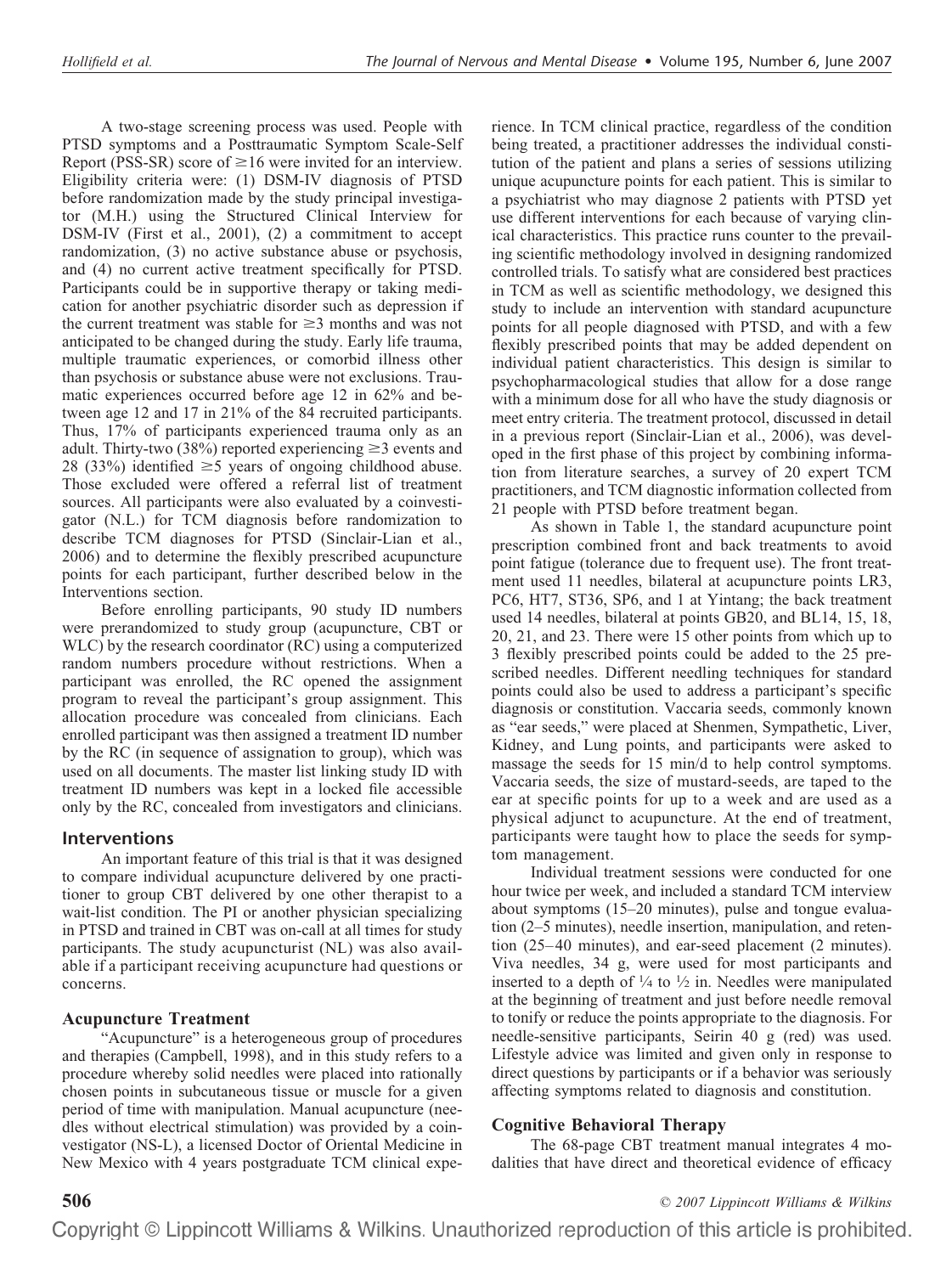|                                                                 | <b>Front Points</b> | <b>Back Points</b>    |
|-----------------------------------------------------------------|---------------------|-----------------------|
| Primary patterns for standard protocol points                   |                     |                       |
| Grounding points/Qi and blood deficiency                        | ST 36, SP 6         | BL 20, BL 21          |
| Primary diagnostic patterns                                     |                     |                       |
| Heart Shen disturbances                                         | HT 7, PC 6, Yintang | BL 14, BL 15          |
| Liver Qi stagnation                                             | $LR$ 3, (PC 6)      | GB 20, BL 18          |
| Kidney deficiency                                               |                     | BL 23                 |
| Secondary patterns for flexibly prescribed points               |                     |                       |
| Secondary diagnostic patterns                                   |                     |                       |
| Liver overacting on spleen                                      | LR 13               | $(BL 18)$ , $(BL 20)$ |
| Liver overacting on stomach                                     | <b>LR 14</b>        | $(BL 18)$ , $(BL 21)$ |
| Stomach fire                                                    | <b>ST 44</b>        | GV 14, (BL 21)        |
| Liver fire                                                      | LR <sub>2</sub>     | $(GV 14)$ , $(BL 18)$ |
| Phlegm heat                                                     | ST 40               | (GV 14), (BL 21)      |
| Phlegm damp                                                     | SP <sub>9</sub>     | (BL 20)               |
| Heart yin/blood deficiency                                      | HT <sub>6</sub>     | BL 17, (BL 15)        |
| Spleen Qi/Yang deficiency                                       | SP <sub>3</sub>     | $(BL 20)$ , $(BL 23)$ |
| Kidney Yin/essence deficiency                                   | KI6                 | BL 52, (BL 23)        |
| Kidney Yang/Qi deficiency                                       | KI 7                | GV 4, (BL 23)         |
| Liver Yin/blood deficiency                                      | LR 8                | $(BL 17)$ , $(BL 18)$ |
| Stomach Yin deficiency                                          | (ST 44)             | (BL 21)               |
| Parentheses indicate duplicate listing of an acupuncture point. |                     |                       |

|          | TABLE 1. Traditional Chinese Medicine Diagnoses and Acupuncture Treatment Protocol |  |
|----------|------------------------------------------------------------------------------------|--|
| for PTSD |                                                                                    |  |

(reviewed in Bisson and Andrew, 2005; Hobfoll, 1989). Sessions 1 through 3 use psychoeducation, behavioral activation, and activity planning, collectively termed "Trajectory and Resource Loss Stabilization." Participants identify valued resources that have either been lost or are at-risk, and then make plans to engage in activities that will help establish a resource gain cycle. In sessions 4 to 10, participants are taught classic cognitive restructuring (Beck et al., 1979) and imagery rehearsal (Krakow et al., 2001), utilizing material from daily life experiences, much of which is either symbolic or direct trauma content. They are encouraged to also continue behavioral activation and activity planning to regain lost resources. In sessions 10 to 12, participants use classic exposure and desensitization techniques (after Salter, 1949; Wolpe, 1958) while being encouraged to practice earlier session skills. Participants are asked to identify remaining feared or avoided situations, make plans to engage in those situations in the following 6 weeks, and use cognitive restructuring and/or imagery rehearsal as desensitizing reciprocal inhibitors (Wolpe, 1954). All sessions are delivered with a standard approach of agenda setting, education, review of previous sessions and homework, troubleshooting of therapeutic goals and techniques, new technique training, and establishing commitment to engage in at least 15 min/d of homework. Manuals and homework materials are for the participant to use and keep.

#### **Outcome Assessments**

Primary and secondary outcomes were assessed by self-report measures at baseline, midtreatment, end treatment, and at one- and three-month follow-up. The RC collected the data, which were concealed from investigator/clinicians.

Baseline, end treatment, and 3-month follow-up data are reported.

#### **Primary Outcome**

The change in PTSD symptoms on the Posttraumatic Symptom Scale-Self Report (PSS-SR) was the primary outcome measure. The PSS-SR has 17 items that comprise the DSM-IV-TR PTSD diagnostic criteria (Foa et al., 1993). Severity of experiencing each symptom over the past 2 weeks is rated from 0 (not at all) to 3 (very much), and a total severity score is the sum of all items. Scores below 10 are considered mild PTSD, and scores above 20 are severe. The study screening score of  $\geq 16$  is in the upper moderate range. Cronbach's alpha for internal consistency is adequate (range  $0.80 - 0.91$ , and one-month test-retest reliability of the overall severity scale is 0.74. Concurrent validity of the PSS-SR for clinical diagnosis has been demonstrated.

#### **Secondary Outcomes**

Depression, anxiety, impairment in daily functioning, and satisfaction with care were secondary outcomes. The self-rated Hopkins Symptom Checklist-25 (HSCL-25) (Derogatis et al., 1974; Winokur et al., 1984) was used to assess symptoms of anxiety and depression. The HSCL-25 includes 10 anxiety items and 15 depression items scored on a four-point ordinal severity scale. Scale scores are reported as item averages. The measure has been validated for diagnoses in a general population (Derogatis et al., 1974). The Sheehan Disability Inventory (SDI), used extensively in research, has 3 10-point rating scales that assess impairment in the areas of work, social, and home/family life, and also has

## *© 2007 Lippincott Williams & Wilkins* **507**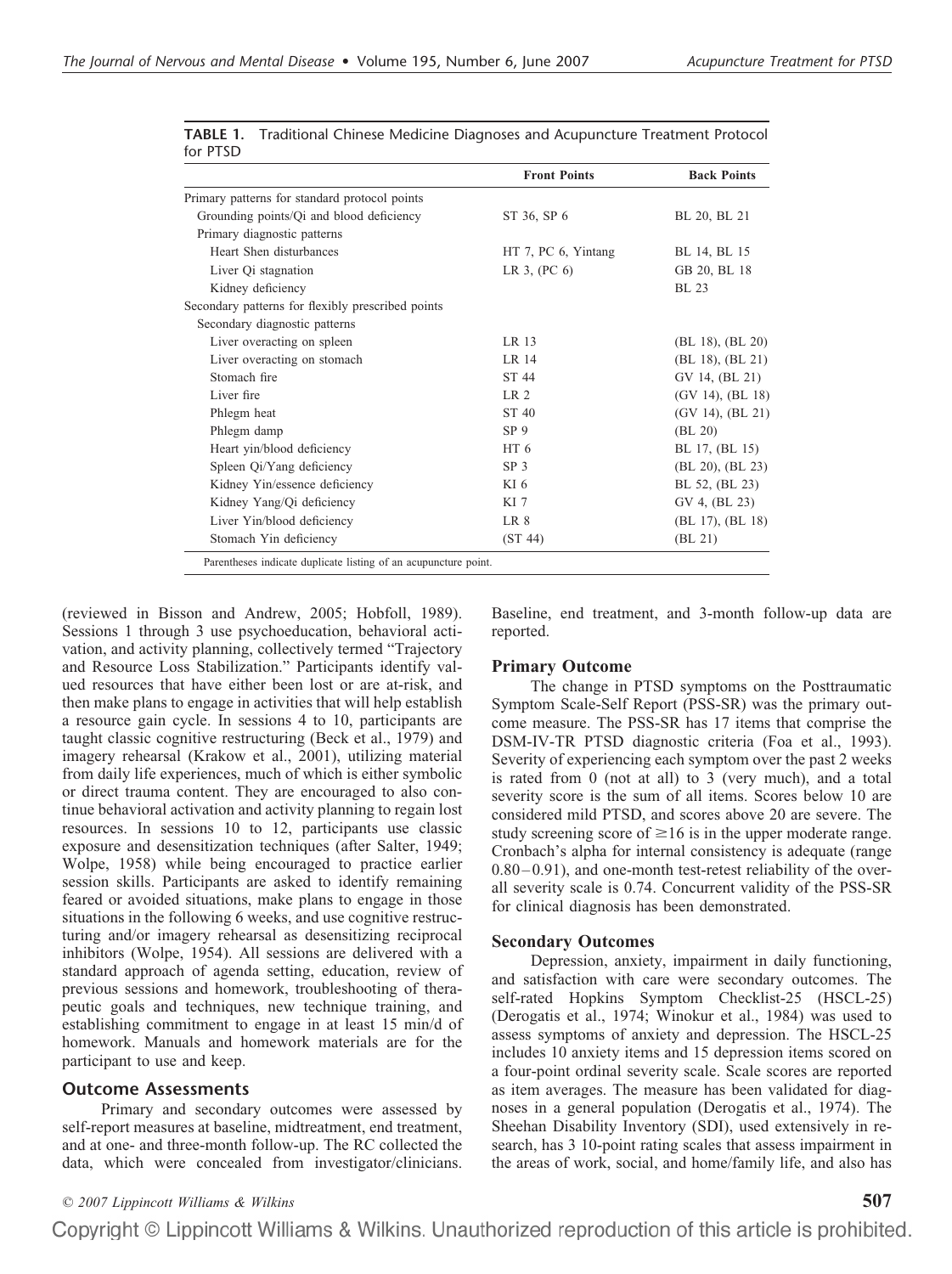a 5-point global rating scale, which we report here (Sheehan, 1983). Participant satisfaction for those randomized to acupuncture and CBT was assessed at end of treatment using a 10-item rating scale ( $0 =$  strongly disagree,  $10 =$  strongly agree), which was developed for this study using expert consensus methods. The satisfaction scale showed good internal consistency ( $\alpha = 0.87$ ) in this population. Retention rates were another measure of treatment satisfaction.

#### **Data Management and Analyses**

To ensure clinician blinding to outcome data during treatment, the RC was solely responsible for data entry (by study ID number), data verification, and data management. To compare demographic variables by group assignment and treatment status, 9 ethnic groups were collapsed to 4 (white, Hispanic, African American, and Other), age was collapsed to 4 groups  $(18-25, 26-35, 36-45,$  and  $>45$ ), and descriptive and  $\chi^2$  statistics were calculated. Repeated measures Group X Time multivariate analysis of variance (MANOVA) was used to compute 3 planned contrasts to compare each pairwise combination of study groups in both intent-to-treat and treatment completion models. This method was chosen over ANCOVA to focus results on actual changes in baseline versus posttreatment symptom levels and to reveal any degree of randomization error of initial symptom levels in this relatively small sample. Within-group treatment effect sizes (i.e., Cohen's *d*; the standardized mean difference), calculated as the change from baseline to end of treatment and from baseline to 3-month follow-up (Cohen, 1987), are reported for each study group.

Due to this being a pilot study with a small sample size, we used common methods for imputing missing data rather than applying complex imputation algorithms (Graham et al., 2003; Rubin, 1996). For the intent-to-treat model, last observation carried forward (LOCF) was used for the 12 participants who withdrew after beginning treatment. This conservative approach was used because there was no evidence that PTSD either improved or deteriorated without further treatment in this sample (the wait-list control group showed no change over 12 weeks). Likewise, LOCF was used to impute follow-up data for all wait-list participants and for the 3 participants who completed treatment but missed the 1 and/or 3-month follow-up assessments. For the 4 participants who completed treatment and missed a single assessment between 2 completed assessments, data were imputed on the slope between the known values.

### **RESULTS**

# **Recruitment, Sample Demographics, and Treatment Satisfaction**

Figure 1 shows the flow of contacts and participant randomization, withdrawal, and completion. Eighty-four participants were randomized, 73 began the protocol, and 61 (73% of those randomized and 84% of those who began the protocol (acupuncture 79% vs. CBT 84% vs. WLC  $88\%, X^2[2] = 1.2, p < 0.56$ ) completed treatment or wait-list assessments. End treatment and 3-month follow-up assessments were obtained for 60 and 58 participants, respectively.



<sup>a</sup> Individuals who withdrew after randomization but before treatment also were not given baseline assessments and thus cannot be compared on outcomes to those entering or

completing treatment.

<sup>b</sup> Reasons for withdrawal from acupuncture treatment:

1 incarcerated

- 2 conflicting medical treatment (1 had arm surgery and 1 developed prostate cancer)
- 1 perceived adverse effects from acupuncture (kidney pain)
- 1 could not keep appointment schedule 3 no-shows
- <sup>C</sup> Reasons for withdrawal from CBT treatment:
	- 2 without reason given
	- 2 could not keep appointment schedule

**FIGURE 1.** Flow of participants.

Trial completers showed no reliable differences compared with trial noncompleters on any demographic variables or on any of the clinical outcome variables at baseline. Reasons for withdrawal from treatment are listed at the end of Figure 1.

Table 2 shows that there were no reliable differences between assigned groups by gender, age, marital status or education. There were, however, statistically significant differences between assigned groups by ethnicity  $(X^2 \ [6] =$ 14.65,  $p = 0.02$ ).

# **Primary Outcome: PTSD Symptoms**

#### **Intent-to-Treat Model**

Repeated measures MANOVA's (Time [Baseline vs. End-Treatment] X Group [Acupuncture or CBT vs. WLC]) (Table 3) showed the predicted contrasts for the Time X Group interaction effect for Acupuncture versus WLC  $(F [1, 46] =$ 12.60,  $p < 0.01$ ) and for CBT versus WLC ( $F[1, 47] = 12.45$ ,  $p < 0.01$ ). A third contrast comparing Acupuncture to CBT revealed the predicted absence of a Time X Group interaction  $(F[1, 47] = 1.16, p = 0.29)$ , indicating no reliable treatment difference for Acupuncture versus CBT. Shown in Figure 2, simple effects analyses showed that PSS-SR scores declined significantly from baseline to end treatment of both the Acupuncture group ( $n = 24$ , means = 31.3 [10.1] vs. 15.7  $[14.0], p < 0.01$ , Cohen's  $d = 1.29$ ) and the CBT group (*n* = 25, means =  $32.5$  [6.6] vs. 20.0 [10.6],  $p < 0.01$ ,  $d = 1.42$ )

**508** *© 2007 Lippincott Williams & Wilkins*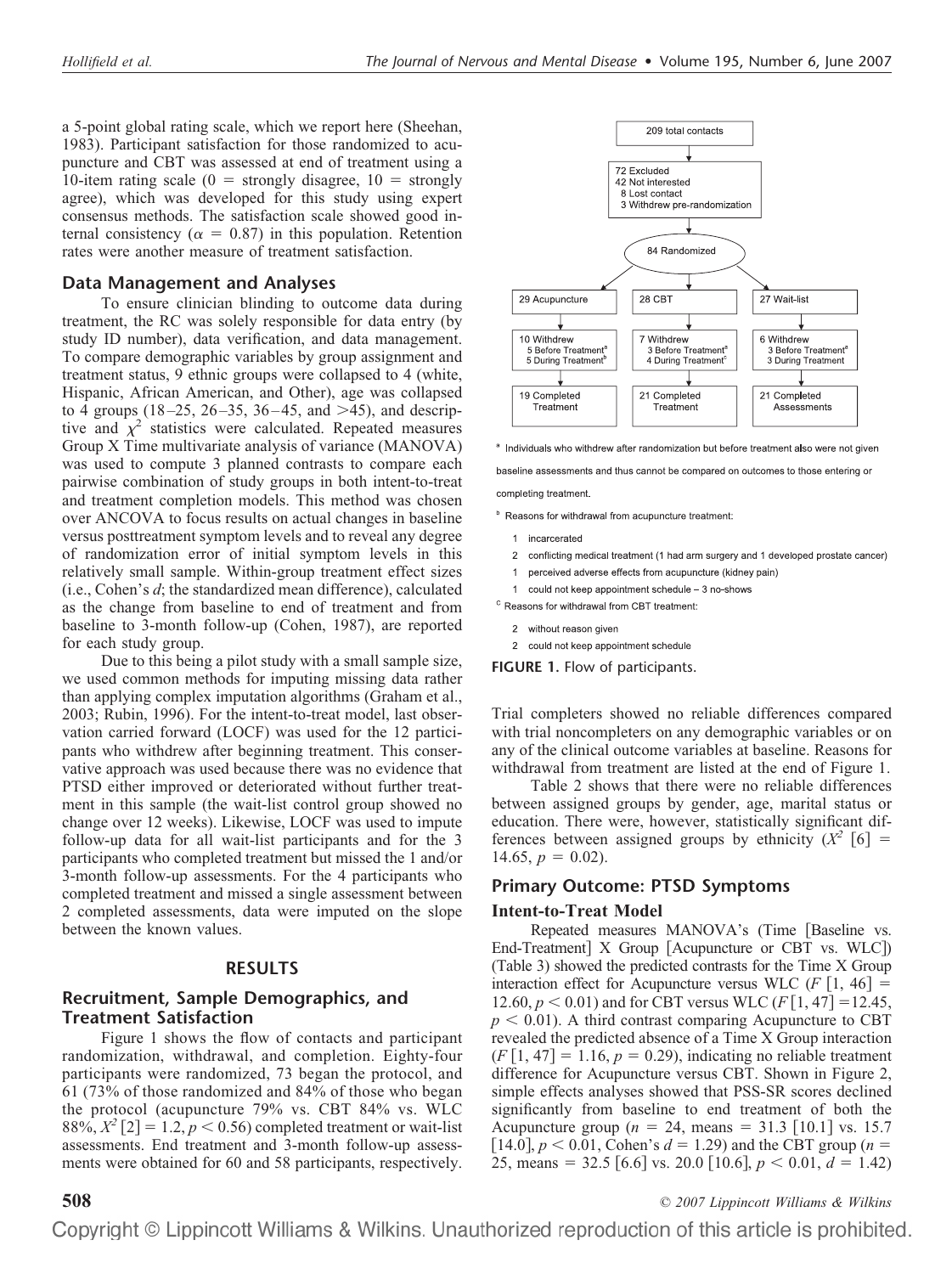|  |  | <b>TABLE 2.</b> Participant Characteristics by Group |  |  |  |
|--|--|------------------------------------------------------|--|--|--|
|--|--|------------------------------------------------------|--|--|--|

| Characteristic                                                                                                                                                     | Acupuncture<br>$(N = 29)$ | <b>CBT</b><br>$(N = 28)$ | Wait-List<br>$(N = 27)$ |
|--------------------------------------------------------------------------------------------------------------------------------------------------------------------|---------------------------|--------------------------|-------------------------|
| Mean Age (SD)                                                                                                                                                      | 42.3(12.1)                | 40.9(13.4)               | 43.4 (13.5)             |
| Gender                                                                                                                                                             |                           |                          |                         |
| Male                                                                                                                                                               | 11                        | 6                        | 10                      |
| Female                                                                                                                                                             | 18                        | 22                       | 17                      |
| Ethnicity*                                                                                                                                                         |                           |                          |                         |
| Caucasian-non-Hispanic                                                                                                                                             | 15                        | 26                       | 13                      |
| Caucasian-Hispanic                                                                                                                                                 | 9                         | $\overline{2}$           | 10                      |
| African American                                                                                                                                                   | $\overline{2}$            | $\Omega$                 | 1                       |
| Other                                                                                                                                                              | $\mathfrak{D}$            | $\Omega$                 | $\overline{2}$          |
| Marital status                                                                                                                                                     |                           |                          |                         |
| Single                                                                                                                                                             | 13                        | 10                       | 13                      |
| Married                                                                                                                                                            | $\overline{4}$            | 7                        | $\overline{4}$          |
| Divorced                                                                                                                                                           | 10                        | 10                       | 6                       |
| Widowed                                                                                                                                                            | $\theta$                  | 1                        | 3                       |
| Education                                                                                                                                                          |                           |                          |                         |
| $\leq$ High school                                                                                                                                                 | $\theta$                  | $\theta$                 | 1                       |
| High school diploma<br>or GED                                                                                                                                      | 11                        | 8                        | 5                       |
| Associates or bachelors<br>degree                                                                                                                                  | 12                        | 10                       | 12                      |
| MA/PhD/professional                                                                                                                                                | 5                         | 10                       | 8                       |
| Missing data: $n = 2$ for ethnicity; $n = 3$ for marital status; $n = 2$ for education status.<br>*Group difference for ethnicity; $X^2$ (6) = 14.65; $p = 0.02$ . |                           |                          |                         |

but not for the WLC group ( $n = 24$ , means  $= 30.8$  [9.5] vs. 27.9 [12.3], *NS*,  $d = 0.26$ ). Not shown in the table, 63% (15 of 24 people) in the Acupuncture group, 36% (9 of 25 people) in the CBT group, and 17% (4 of 24 people) in the WLC group had PSS-SR scores below the entry criterion level of  $\geq 16$  at end treatment.

Similar parallel contrasts showed that the reduction of PTSD symptoms for those who received either Acupuncture or CBT was maintained at the 3-month follow-up assessment. PSS-SR scores at 3-months were 15.4 [12.5]  $(p < 0.01, d =$ 1.40 baseline to 3-month) for the Acupuncture group, and 16.7 [12.2]  $(p < 0.01, d = 1.61)$  for the CBT group. At 3 months,  $63\%$  ( $n = 15$ ) in the Acupuncture group were below the entry criterion score of  $\geq 16$ , whereas 52% ( $n = 13$ ) in the CBT group were below the entry criterion score.

#### **Treatment Completion Model**

As before, repeated measures MANOVA (Time [Baseline vs. End-Treatment] X Group [Acupuncture or CBT vs. WLC]) showed the predicted contrasts for the Time X Group interaction effect for Acupuncture versus WLC  $(F[1, 38])$ 17.45,  $p < 0.01$ ) and for CBT versus WLC (*F* [1, 40] = 20.97,  $p < 0.01$ ). A third repeated measures contrast that compared Acupuncture to CBT revealed the absence of a Time X Group interaction  $(F[1, 38] = 0.84, p = 0.37)$ , again indicating that the treatment effects for Acupuncture and CBT were not reliably different. Thus, results for the intentto-treat and completer models are consistent. Simple effects analyses for those who completed treatment also showed a significant reduction of PSS-SR scores from baseline to end

treatment of both the Acupuncture group ( $n = 19$ , means  $=$ 31.3 [8.4] vs. 14.3 [12.1],  $p < 0.01$ ,  $d = 1.63$ ) and the CBT group ( $n = 21$ , means = 32.0 [6.4] vs. 17.5 [8.3],  $p < 0.01$ ,  $d = 1.95$ ) but not for the WLC group ( $n = 21$ , means = 29.1)  $[8.9]$  vs. 27.5  $[12.5]$ , *NS*,  $d = 0.15$ ). By the end of treatment, 68% (13 of 19 people) in the Acupuncture group, 43% (9 of 21 people) in the CBT group, and 19% (4 of 21 people) in the WLC group had PSS-SR scores below the entry criterion level of  $\geq 16$ .

Parallel contrasts also showed that the reduction of PTSD symptoms for those who completed treatment with either Acupuncture or CBT were maintained at the 3-month follow-up assessment (PSS-SR scores of  $14.0$  [9.9],  $p < 0.01$ ,  $d = 1.88$  baseline to 3-month for the acupuncture group, and 13.5 [9.5],  $p < 0.01$ ,  $d = 2.28$  for the CBT group). At 3-months,  $68\%$  ( $n = 13$ ) in the Acupuncture group remained below the entry criterion score of  $\geq 16$ , whereas 62% (*n* = 13) in the CBT group were below the entry criterion score.

#### **Secondary Outcomes: Depression, Anxiety, Impairment, and Satisfaction With Care**

Treatment effects for depression, anxiety, and impairment were similar to effects for PTSD, and both treatment groups improved significantly more than the WLC group in both the intent-to-treat (ITT) and the treatment completion model. In the ITT model, shown in Table 3, the Group X Time contrast from baseline to end treatment was significant for comparing Acupuncture versus WLC for depression ( $d's = 0.83$  vs. 0.12, respectively,  $p < 0.01$ ), anxiety  $(d's = 1.28 \text{ vs. } 0.19, p < 0.01)$ , and global impairment scores  $(d's = 0.75 \text{ vs. } 0.04, p = 0.01)$ , as well as for comparing CBT versus WLC for depression (*d's* = 1.08 vs. 0.12,  $p < 0.01$ ), anxiety ( $d's = 1.28$  vs. 0.19,  $p < 0.01$ ), and global impairment scores ( $d's = 0.76$  vs. 0.04,  $p < 0.01$ ). As with PTSD, the contrast of Acupuncture to CBT was not significant for any of these secondary outcomes, indicating similar effects for acupuncture and CBT on all secondary outcomes in the ITT model. Also as with PTSD, contrasts of end treatment means to 3-month follow-up means showed that improvements in depression, anxiety, and global impairment were maintained for both Acupuncture and CBT treatment groups. Thus, simple effects analyses for the secondary outcomes in the ITT model show that treatment group (but not WLC) effect sizes were large from baseline to end treatment and that these treatment effects were maintained 3 months after the end of treatment.

Acupuncture and CBT patients expressed the same level of satisfaction with care on 7 of the 10 items, including the global satisfaction with care item (acupuncture mean rating  $= 9.2$  vs. CBT 9.7 on a 0 to 10 scale where 10 is highest satisfaction,  $p = 0.11$ ). Participants in the acupuncture group compared with the CBT group more strongly agreed that they felt good about doing what they were supposed to do between treatment sessions (means 9.20 vs. 8.38,  $F[1, 39] = 4.31$ ,  $p = 0.04$ ). Participants in the CBT group more strongly agreed that they understood the reason for the treatment they received (means  $= 9.90$  vs. 9.15,  $F[1, 39] = 7.03$ ,  $p = 0.01$ ), and more strongly agreed that their treating clinician helped them understand why the treat-

#### *© 2007 Lippincott Williams & Wilkins* **509**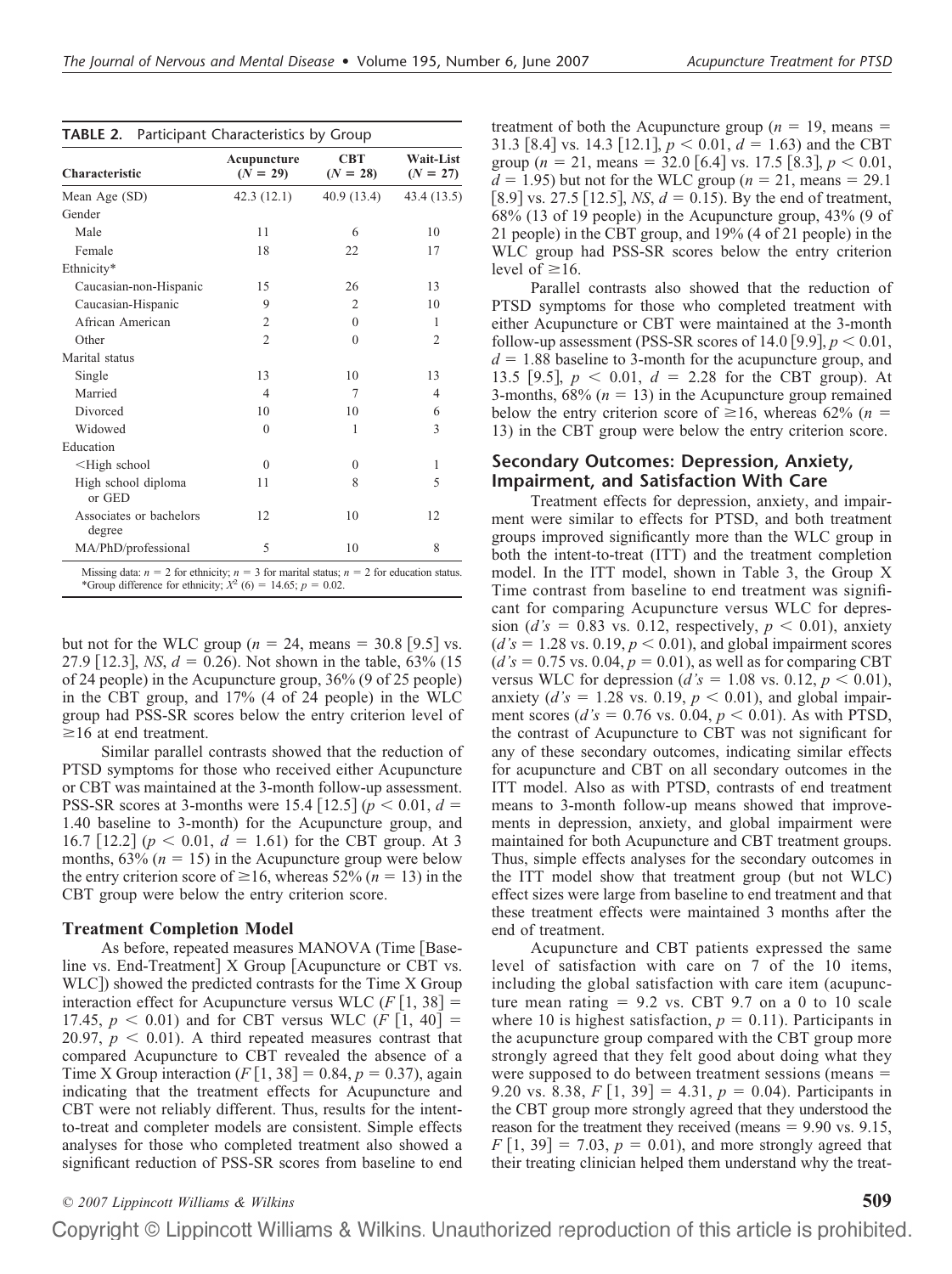|                      |                | ັ                              |                                     | $3-m0$                   | Cohen's d                           | Cohen's a                         |
|----------------------|----------------|--------------------------------|-------------------------------------|--------------------------|-------------------------------------|-----------------------------------|
| Measure              | Group          | <b>Baseline</b><br>Mean $(SD)$ | <b>End-Treatment</b><br>Mean $(SD)$ | Follow-up<br>Mean $(SD)$ | <b>Baseline</b><br><b>End-Treat</b> | <b>Baseline</b><br>$3 \text{ mo}$ |
| PTSD (PSS-SR)        | $ACU (n = 24)$ | 31.33(10.10)                   | 15.65(13.95)                        | 15.42 (12.54)            | $1.29*$                             | $1.40*$                           |
|                      | CBT $(n = 25)$ | 32.52(6.63)                    | 20.02 (10.56)                       | 16.68(12.20)             | $1.42*$                             | $1.61*$                           |
|                      | WLC $(n = 24)$ | 30.79 (9.54)                   | 27.92 (12.33)                       | 27.92 (12.33)            | 0.26                                | 0.26                              |
| Depression (HSCL-25) | $ACU (n = 24)$ | 2.50(0.70)                     | 1.89(0.76)                          | 1.88(0.75)               | $0.83*$                             | $0.85*$                           |
|                      | CBT $(n = 25)$ | 2.63(0.53)                     | 2.00(0.63)                          | 1.91(0.69)               | $1.08*$                             | $1.17*$                           |
|                      | WLC $(n = 24)$ | 2.61(0.65)                     | 2.53(0.67)                          | 2.53(0.67)               | 0.12                                | 0.12                              |
| Anxiety (HSCL-25)    | $ACU (n = 24)$ | 2.45(0.57)                     | 1.67(0.72)                          | 1.66(0.56)               | $1.28*$                             | $1.40*$                           |
|                      | CBT $(n = 25)$ | 2.40(0.42)                     | 1.78(0.54)                          | 1.81(0.61)               | $1.28*$                             | $1.13*$                           |
|                      | WLC $(n = 24)$ | 2.26(0.67)                     | 2.14(0.61)                          | 2.14(0.61)               | 0.19                                | 0.19                              |
| Impairment (Sheehan) | $ACU (n = 24)$ | 3.78(0.83)                     | 2.98(1.26)                          | 2.79(1.32)               | $0.75*$                             | $0.90*$                           |
|                      | CBT $(n = 25)$ | 4.09(0.81)                     | 3.30(1.22)                          | 3.00(1.29)               | $0.76*$                             | $1.01*$                           |
|                      | WLC $(n = 24)$ | 4.00(1.02)                     | 3.96(1.04)                          | 3.96(1.04)               | 0.04                                | 0.04                              |

| <b>TABLE 3.</b> Treatment Effects on All Outcomes Using an Intent-to-Treat Model |  |  |
|----------------------------------------------------------------------------------|--|--|
|                                                                                  |  |  |

Pairwise contrasts from a Group by Time (baseline to end of treatment) repeated measures MANOVA for:

(1) ACU vs. CBT model:  $F(1, 47) = 1.16$ ;  $p = 0.29$ . (2) ACU vs. WLC model:  $F(1, 46) = 12.60$ ;  $p < 0.01$ . (3) CBT vs. WLC model:  $F(1, 47) = 12.45$ ;  $p < 0.01$ . Depression: (1) ACU vs. CBT model:  $F(1, 47) = 0.08$ ;  $p = 0.77$ . (2) ACU vs. WLC model:  $F(1, 46) = 8.95$ ;  $p < 0.01$ . (3) CBT vs. WLC model:  $F(1, 47) = 10.84$ ;  $p < 0.01$ . Anxiety: (1) ACU vs. CBT model:  $F(1, 47) = 1.09$ ;  $p = 0.30$ . (2) ACU vs. WLC model:  $F(1, 46) = 19.43$ ;  $p < 0.01$ . (3) CBT vs. WLC model:  $F(1, 47) = 13.30$ ;  $p < 0.01$ . Impairment: (1) ACU vs. CBT model:  $F(1, 43) = 0.05$ ;  $p = 0.83$ . (2) ACU vs. WLC model:  $F(1, 43) = 7.28$ ;  $p = 0.01$ . (3) CBT vs. WLC model:  $F(1, 44) = 7.76$ ;  $p < 0.01$ . ACU, Acupuncture; CBT, Cognitive Behavioral Therapy; WLC, Wait List Control. \*Univariate simple effect contrasts for time within group are significant at  $p < 0.05$ .

ment they received might be helpful (means  $= 9.76$  vs. 8.60,  $F[1, 39] = 8.62, p < 0.01$ . However, both groups expressed high satisfaction on all 10 items.

#### **DISCUSSION**

This randomized controlled pilot trial indicates that acupuncture may be efficacious for reducing symptoms of PTSD, depression, anxiety, and impairment in people diagnosed with DSM-IV PTSD. Acupuncture provided treatment effects similar to a group CBT intervention, and both interventions were superior to a wait-list control condition for all outcome measures. Furthermore, treatment effects of both acupuncture and group CBT were maintained for 3 months after the end of treatment. Although the percentage of people who fell below the entry criterion score of  $\geq 16$  on the PSS-SR after treatment and follow-up was 63% for acupuncture and 52% for CBT in an intent-to-treat model, another 10% in each intervention group scored between 17 and 20, which is in the "moderate" symptom range. In addition, acupuncture and group CBT were equally acceptable to participants for treating PTSD, although our limited sample size does not allow inferences about participant characteristics that might predict continuation or withdrawal with either

acupuncture or group CBT. The type of research design used in this study, which compares real-world treatment options, has considerable potential for informing clinical decision making. Unlike placebo-controlled designs, socalled positive controls (Temple, 1989), active control equivalence trials (Makuch and Johanson, 1989) or noninferiority trials (Pigeot et al., 2003) permit direct comparisons of treatment efficacy.

Limitations of this study are consistent with the earlyphase nature of the trial. Each intervention was one approach delivered by one practitioner. The protocols were, however, designed to provide similarities for nonspecific factors by having 24 hours of total in-treatment time and  $\geq 15$  min/d of prescribed home care (ear seeds for acupuncture and homework for CBT). Although both interventions provided large effects on all outcomes compared with a wait-list condition, it is possible that these effects were all or partly due to nonspecific therapist factors. A future larger study with multiple therapists and a placebo control group may help discriminate specific from nonspecific effects. Due to constraints of a pilot study, monitoring of therapist adherence to treatment protocols was not conducted nor were outcomes assessed with clinician-rated interviews. However, both treat-

**510** *© 2007 Lippincott Williams & Wilkins*

Posttraumatic Stress Disorder (PTSD):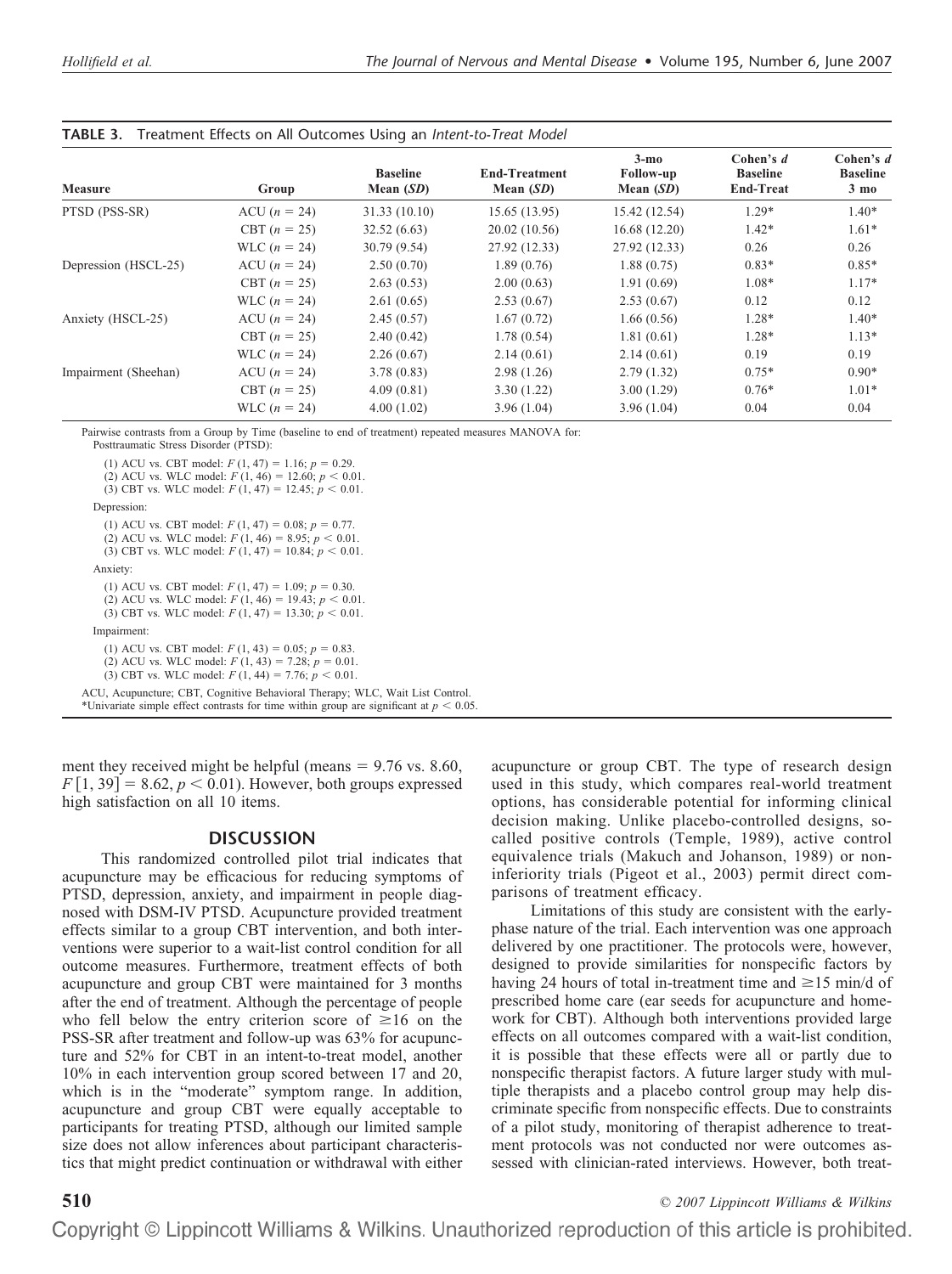

**FIGURE 2.** Posttraumatic Stress Symptom Score (PSS-SR), Group X Time, Intent to Treat.

ments were delivered with a structured protocol and treatment manual. A larger study with multiple clinicians and treatment monitoring will be needed to determine if there are operatordependent effects.

The participants in this study were relatively highly educated treatment-seekers who responded to advertisements for a nonmedication study, so they may have been psychologically primed and motivated for improvement using either therapy. These population characteristics likely limit the generalizability of these findings, such that less motivated PTSD sufferers may not fare as well. However, population characteristics alone would not explain the essential equivalence of acupuncture to group CBT and the superiority of both active treatments to a wait-list condition.

The research coordinator collected, entered, and helped analyze the data. Although he was aware of participant group allocation at the time he collected data, he did not assist participants in completing the self-rated assessments. It is possible, yet we think quite unlikely, that he could have systematically influenced participant reports.

We obtained a commitment from participants to not engage in or alter other stable concurrent treatment unless it was allowable by study protocol. We verbally assessed adherence to this commitment throughout the study. However, we did not otherwise objectively monitor concurrent treatment, so specific conclusions about possible concurrent treatment effects cannot be drawn. This will be important to assess in a larger RCT.

Another possible limitation is that the specific group CBT used in this study has not been evaluated in previous research, which, coupled with the fact that a single therapist for each intervention was used, limits interpretation of the relative efficacy of acupuncture to CBT as a whole. We do not know how the group CBT in this study would compare with other group or individual CBT interventions. Similarly, there are no data comparing this group CBT to other proven therapies for PTSD, such as pharmacotherapy, imagery rehearsal therapy alone, stress inoculation training, or eye movement desensitization and reprocessing. If any of these interventions were to be found superior to the group CBT used in this study, then the relative efficacy of acupuncture may be found to be less than current standard treatment. Although our CBT approach was novel in its sequencing of elements, it used evidence-based modalities including classical cognitive restructuring, imagery rehearsal, and significant exposure and desensitization to traumatic content.

Furthermore, the treatment effect size for the group CBT in this study in an intent-to-treat model was within or just above the range of 1.0 to 1.6 reported in most other studies of individual CBT treatment of PTSD (Van Etten and Taylor, 1998). This provides support for the present group CBT model as an adequate standard treatment control and lends further support for the efficacy of group CBT for PTSD. A recent report showed that individual cognitive therapy provided very large effects  $(d = 2.7{\text -}2.8)$  for PTSD. However, people who could not attribute their current PTSD to discrete traumatic events in adulthood and those with borderline personality disorder were excluded (Ehlers et al., 2005). Half of their participants had experienced earlier traumatic events. In our study, 83% of the participants were traumatized before age 18, one-third had experienced recurrent childhood abuse, making the "traumatic source" of their PTSD uncer-

#### *© 2007 Lippincott Williams & Wilkins* **511**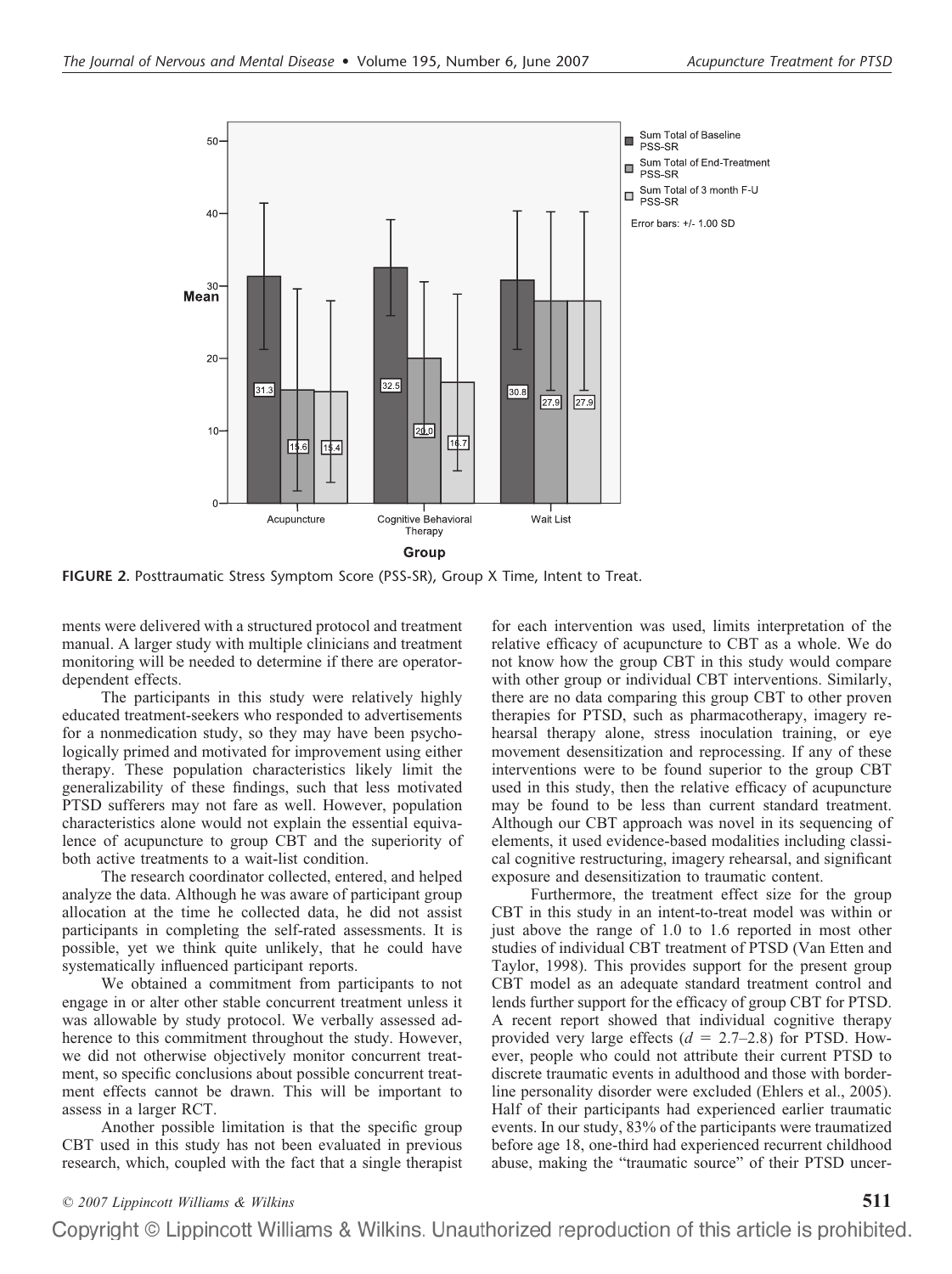tain, and we did not assess for or exclude borderline personality disorder. Differences in participant characteristics may help explain differences in therapeutic effects.

In spite of the limitations to this pilot study, the data provide initial evidence that an acupuncture treatment approach may be effective and acceptable for treating PTSD. This interpretation needs to be viewed with cautious optimism, and acupuncture should not be recommended as a treatment of PTSD unless further corroborative and more definitive data become available. This is the first acupuncture protocol that we know of that has been empirically developed and studied for the treatment of PTSD. This study was not designed to evaluate possible mechanisms of action of acupuncture, changes in physiology with treatment, or to compare different acupuncture treatment styles or points for treating PTSD. Treatment effects may be largely due to nonspecific effects of this style of acupuncture that was provided by one practitioner. There is a debate about what comprises optimal acupuncture treatment in general, and whether traditional points in the context of TCM practice are the optimal administration. For example, electro-acupuncture may be more effective than manual acupuncture for treating pain syndromes (Tsui and Leung, 2002; Ulett et al., 1998; Yang et al., 1994). Conducting polymer pads may be as effective as electro-acupuncture for releasing brain neuropeptides (Wang et al., 1992). These results at least suggest that acupuncture may potentially be a new approach for treating PTSD, and provides the basis for a multisite replication trial with additional control groups, multiple therapists, treatment validation procedures, and blinded outcome assessment.

#### **ACKNOWLEDGMENTS**

*Data were collected while Dr. Hollifield was faculty at the University of New Mexico School of Medicine, Albuquerque, New Mexico. We appreciate the expert consultation of XuiJuan Yang, MD, PhD and Jenna Viscaya, DOM (NM), the assistance of James Ruiz, Marjorie Pilkinton, and Shraddha Singh, PhD, and the contributions of Kathryn Kaminsky, RN, Gerardo Villarreal, MD, and Cosette Wheeler, PhD.*

#### **REFERENCES**

- Allen JJB, Schnyer RN, Hitt SK (1998) The efficacy of acupuncture in the treatment of major depression in women. *Psychol Sci*. 9:397– 401.
- Beck AT, Rush AJ, Shaw BF (1979) *Cognitive Therapy of Depression.* New York: Guilford.
- Bisson J, Andrew M (2005) Psychological treatment of post-traumatic stress disorder (PTSD). *Cochrane Database Syst Rev*. (2):CD003388.
- Blanchard EB, Hickling EJ, Devineni T, Veazey CH, Galovski TE, Mundy E, Malta LS, Buckley TC (2003) A controlled evaluation of cognitive behavioural therapy for posttraumatic stress in motor vehicle accident survivors. *Behav Res Ther*. 41:79-86.
- Blitzer L, Atchinson-Nevel D, Kenny M (2004) Using acupuncture to treat major depressive disorder: A pilot investigation. *Clin Acupunct Oriental Med*. 4:144 –147.

Bradley R, Greene J, Russ E, Dutra L, Westen D (2005) A multidimensional meta-analysis of psychotherapy for PTSD. *Am J Psychiatry*. 162:214 –227.

- Breslau ND, Davis GC, Peterson EL, Schultz LR (2000) A second look at comorbidity in victims of trauma: The posttraumatic stress disorder-major depression connection. *Biol Psychiatry*. 48:902–909.
- Bryant RA, Moulds ML, Guthrie RM, Dang ST, Nixon RDV (2003) Imaginal exposure alone and imaginal exposure with cognitive restructur-

ing in treatment of posttraumatic stress disorder. *J Consult Clin Psychol*. 71:706 –712.

Campbell P (1998) Alternative therapies resources. *J Emerg Nurs*. 24:600.

Cannistraro PA, Rauch SL (2003) Neural circuitry of anxiety: Evidence from structural and functional neuroimaging studies. *Psychopharmacol Bull*.  $37:8 - 25$ .

- Chao DM, Shen LL, Tjen ALS, Pitsillides KF, Li P, Longhurst JC (1999) Naloxone reverses inhibitory effect of electroacupuncture on sympathetic cardiovascular reflex responses. *Am J Physiol*. 276:H2127–H2134.
- Cohen J (1987) *Statistical Power Analysis for the Behavioral Sciences*. Hillsdale (NJ): Erlbaum.
- Derogatis LR, Lipman RS, Rickels K, Uhlenhuth EH, Covi L (1974) The Hopkins Symptom Checklist (HSCL): A measure of primary symptom dimensions. In P Basel (Ed), *Modern Problems in Pharmacopsychiatry*. Basel, Switzerland: Karger.
- Ehlers A, Clark DM, Hackmann A, McManus F, Fennel M (2005) Cognitive therapy for post-traumatic stress disorder: Development and evaluation. *Behav Res Ther*. 43:413– 431.
- Eich H, Agelink MW, Lehmann E, Lemmer W, Klieser E (2000) Acupuncture in patients with minor depression or generalized anxiety disorders: Results of a randomized study. *Fortsch Neurol Psychiatrie*. 68:137–144.
- First MB, Spitzer RL, Gibbon M, Williams JBW (2001) *Clinical Interview for DSM-IV Axis I Disorders.* Washington (DC): American Psychiatric Press.
- Foa EB (1998) New developments in the treatment of PTSD. In *Annual Meeting of the American Association of Behavioral Therapist.* Washington DC.
- Foa EB, Dancu CV, Hembree EA, Jaycox LH, Meadows EA, Street GP (1999) A comparison of exposure therapy, stress inoculation training and their combination for reducing posttraumatic stress disorder in female assault victims. *J Consult Clin Psychol*. 67:194 –200.
- Foa EB, Riggs DS, Dancu CV, Rothbaum BO (1993) Reliability and validity of a brief instrument for assessing post-traumatic stress disorder. *J Trauma Stress*. 6:459 – 473.
- Forbes D, Phelps AJ, McHugh AF, Debenham P, Hopwood M, Creamer M (2003) Imagery rehearsal in the treatment of posttraumatic nightmares in Australian veterans with chronic combat-related PTSD: 12-month follow-up data. *J Trauma Stress*. 16:509 –513.
- Foy DW, Kagan B, McDermott C, Leskin G, Sipprelle RC, Paz GG (1996) Practical parameters in the use of flooding for treating chronic PTSD. *Clin Psychol Psychother*. 3:169 –175.
- Glynn SM, Eth S, Randolph ET, Foy DW, Urbaitis M, Boxer L, Paz GG, Leong GB, Firman G, Salk JD, Katzman JW, Crothers J (1999) A test of behavioral family therapy to augment exposure for combat-related posttraumatic stress disorder. *J Consult Clin Psychol*. 67:243–251.
- Graham JW, Cumsille PE, Elek-Fisk E (2003) Methods for handling missing data. In JA Schinka, WF Velicer (Eds), *Comprehenisve Handbook of Psychology, Vol 2: Research Methods in Psychology*. New York: Wiley.
- Haker E, Egekvist H, Bjerring P (2000) Effect of sensory stimulation (acupuncture) on sympathetic and parasympathetic activities in healthy subjects. *J Auton Nerv Syst*. 79:52–59.
- Han C, Li X, Luo H, Zhao X, Li X (2004) Clinical study on electroacupuncture treatment for 30 cases of mental depression. *J Tradit Chin Med*. 24:172–176.
- Han SH, Yoon SH, Cho YW, Kim CJ, Min BI (1999) Inhibitory effects of electroacupuncture on stress responses evoked by tooth-pulp stimulation in rats. *Physiol Behav*. 66:217–222.
- Hobfoll SE (1989) Conservation of resources. A new attempt at conceptualizing stress. *Am Psychol*. 44:13–24.
- Hoizey D, Hoizey M-J (1993) *A History of Chinese Medicine.* Translation by P. Bailey. Edinburgh: Edinburgh University Press.
- Hollifield M, Mackey A, Davidson J (2006) Integrating Therapies for Anxiety Disorders. *Psychiatr Ann*. 35:329 –338.
- Hong Z, Zheng Z, Hong D (2003) Acupuncture treatment for 157 cases of anxiety neurosis. *J Tradit Chin Med*. 23:55–56.
- Hui KK, Liu J, Makris N, Gollub RL, Chen AJ, Moore CI, Kennedy DN, Rosen BR (2000) Acupuncture modulates the limbic system and subcortical gray structures of the human brain: evidence from fMRI studies in normal subjects. *Hum Brain Mapp*. 9:13–25.
- Knardahl S, Elam M, Olausson B, Wallin BG (1998) Sympathetic nerve activity after acupuncture in humans. *Pain*. 75:19 –25.

**512** *© 2007 Lippincott Williams & Wilkins*